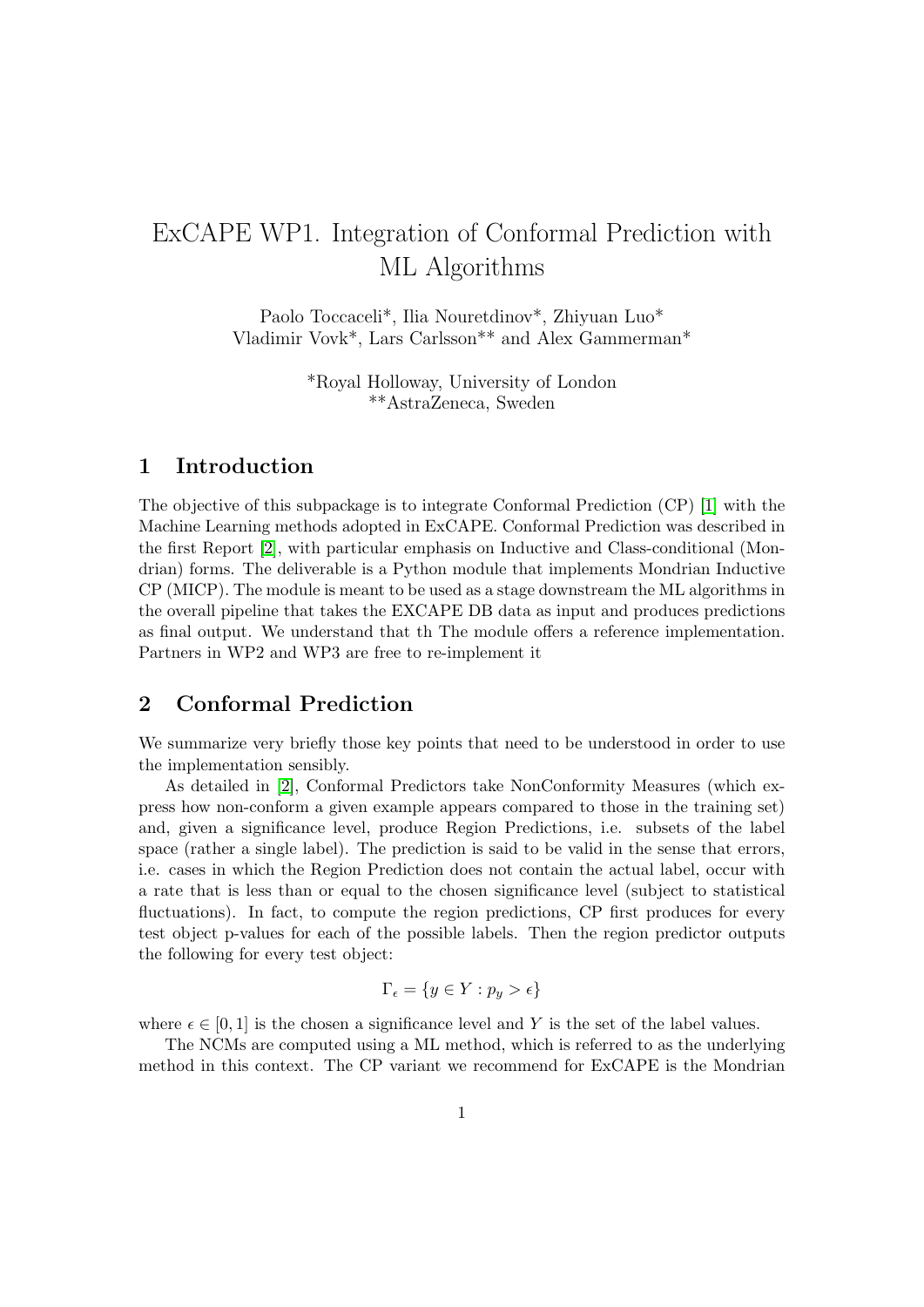Inductive one. In the Inductive Conformal Prediction, the underlying is trained on a proper training set. Then, NCMs are obtained for a calibration set. Finally, NCMs are calculated for each test object and for each possible value that the label of test object might take.

Once we have the NCMs for the calibration sets and the NCMs for the test objects with their hypothetical label assignments, we can apply the methods implemented in the Python module.

Finally, the Mondrian (i.e. class-conditional) qualification refers to the fact that the variant ensures validity for each class (i.e. label value) separately. This is essential for highly imbalanced data sets such as those in ExCAPE DB, where in several cases the Active class is 1% of the total. The Mondrian variant ensures that validity is guaranteed also for the minority class.

#### 2.1 NCM

The NCM expresses how contrary to the hypothesis of randomness an example  $(x, y)$ appears to be. Informally, it is meant to have a value that is the greater, the "stranger" the example looks, compared to the examples in a set. For example, the NCM of  $(\mathbf{x}_{\ell}, 0)$ should be large if the training set contains many examples in which the object similar to  $\mathbf{x}_{\ell}$  but with label 1 and few or none with label 0. Note that the NCM depends on the object and the label.

The NCM can be calculated by means of a scoring classifier, i.e. a classifier which outputs a value that is directly related to the posterior probability of a given object to belong to a given class (in our case, the Active class).

To the best of the author's knowledge, this is the case for all the ML methods considered in ExCAPE. Under this assumption (i.e. a larger score means a higher posterior probability of the compound being Active), the NCM is computed easily by:

$$
NCM(\mathbf{x}, y) = \begin{cases} -s(\mathbf{x}) & y = \text{Active} \\ +s(\mathbf{x}) & y = \text{Inactive} \end{cases}
$$

where  $s(\mathbf{x})$  is the score computed by the scoring classifier.

#### 3 Implementation

The reference implementation was submitted, as per instructions, to the project git repository at exapubgit@www.exascience.com:excape, under excape/code/wp1/MICPv2. It is accompanied by a full example in the form of a Jupyter Notebook, so the reader is referred to that for further details.